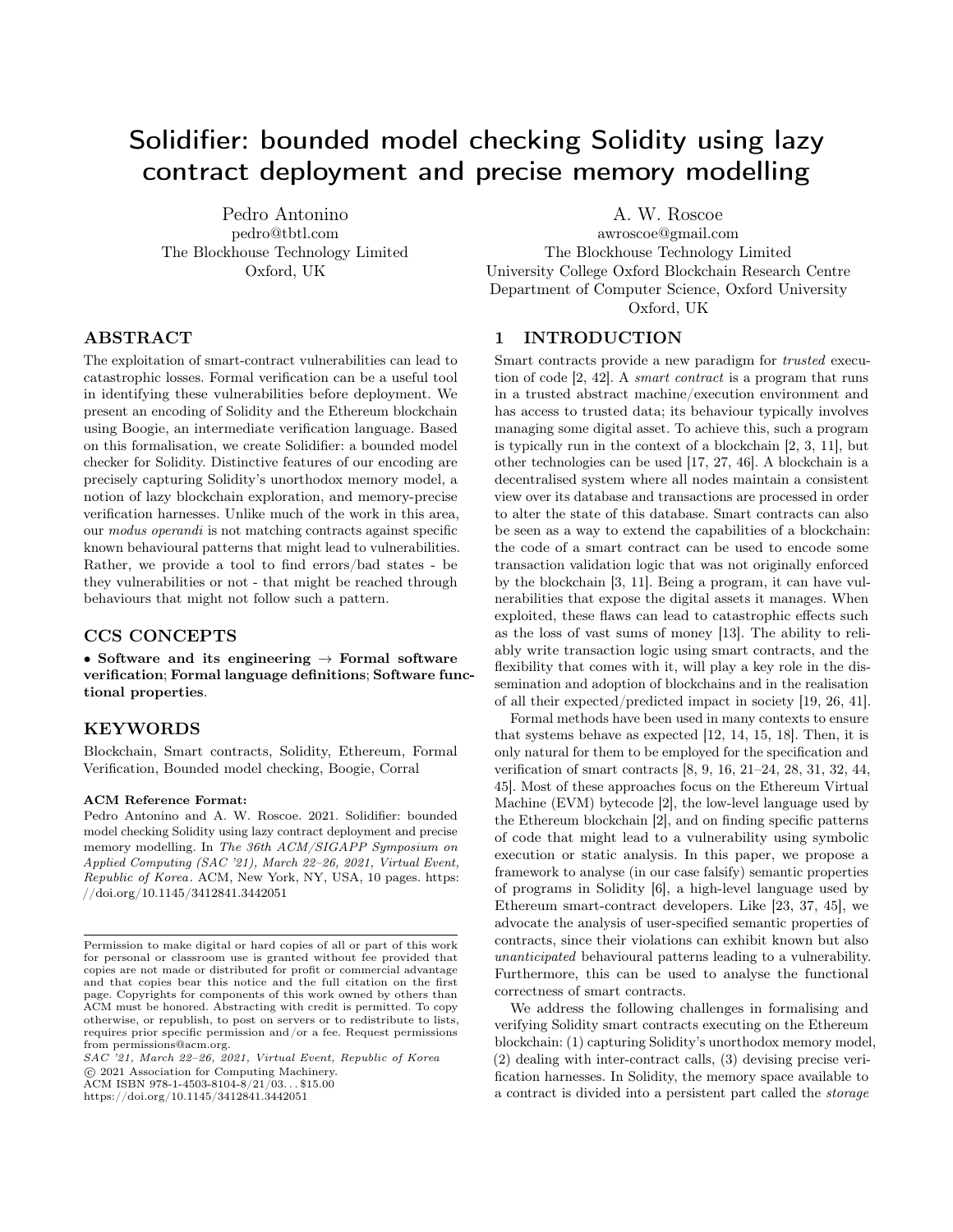```
1 contract Wallet {
2 enum Status { None, Open, Closed }<br>3 struct Account { uint coins: Statu
      struct Account { uint coins; Status status; }
4 mapping (address => Account) accs;
5
6 ... open, close, deposit functions omitted ...
7
8 function withdraw (uint value) public {
9 require ( accs [ msg . sender ]. status == Status . Open
            );
10 require (accs [msg. sender]. coins >= value);
11 Account memory acc_mem ;
12 acc_mem = accs [msg.sender];
13 acc_mem . coins = acc_mem . coins - value ;
14 accs [msg.sender] = acc_mem;
15 msg. sender. transfer (value);
16 }
17 }
```
Figure 1: Wallet contract example.

and a volatile part called the memory. The behaviour of variable allocation and initialisation, and assignment between variables, depend on which of these hold the relevant variables. Ethereum blockchain stores a collection of instances of different contracts. Contracts can be dynamically created, and they can interact with one another. Typically, modelchecking frameworks focus on a specific contract instance, but they create some abstraction to capture the behaviour and state of the other contracts too. This abstraction is required, for instance, to capture inter-contract calls. A verification harness drives the behaviour of the blockchain and of the specific instance being analysed. A harness would allow the execution of sequences of calls of this instance's public functions. It has to account, however, for the possibility of functions of other contracts being also executed, or even new contracts being created, in between these calls. Precisely capturing the behaviour of all the other contracts is infeasible given how numerous they may be and that each can be an arbitrary Solidity program. The harness should be as precise as it can be while making contract verification tractable.

Contributions. We propose a new formalisation of Solidity using Boogie [\[15,](#page-9-13) [30\]](#page-9-28), an intermediate verification language, that addresses our three challenges. For (1), we propose a new way to represent the state of the blockchain, which depicts the storage associated with each contract instance, as well as the memory used to execute contracts. Challenge (2) is addressed by a technique that we proposed called lazy blockchain exploration. It creates contracts on-the-fly as they are need in the analysis. As for (3), we propose two memoryprecise verification harnesses. While our contract harness zero-initialises and precisely executes a specific contract, the function harness non-deterministically initialises the contract and executes one of its functions. The function harness allows errors deep in the execution of a contract to be quickly found. A key property of our Boogie encoding is that blockchain exploration (i.e. smart-contract execution) always manipulates a well-formed state, namely, variables are well-typed, properly allocated, and correctly structured in memory and

storage. Other frameworks do not offer this guarantee and so are in danger of identifying unrealistic errors. Moreover, we also introduce *Solidifier*: a bounded model checker for Solidity that uses Corral [\[29\]](#page-9-29), a bounded model checker for Boogie, to analyse our encoding. It interprets errors and counterexamples of Corral back into Solidity. Solidifier has been designed to find bugs, i.e. behaviours falsifying properties, which should be then fixed by developers and re-verified. Moreover, our evaluation seems to suggest that not only does Solidifier (and our Boogie encoding) more faithfully capture Solidity's semantics than similar tools, but it also does so with an arguably insignificant verification speed overhead. Outline. Section [2](#page-1-0) briefly introduces key concepts of Ethereum, Solidity and Boogie. Section [3](#page-2-0) describes our Boogie encoding for Solidity and Ethereum, focusing on introducing our memory modelling, lazy blockchain exploration, and memoryprecise verification harnesses. We discuss and evaluate Solidifier against other tools in Section [4.](#page-6-0) We present related work in Section [5](#page-7-0) and our conclusions in Section [6.](#page-8-1)

# <span id="page-1-0"></span>2 BACKGROUND

The concept of a blockchain was introduced to prevent double spending in the Bitcoin network [\[35\]](#page-9-30). Since then it has been generalised in many ways, including the proposal of smart contracts as a flexible mechanism to extend its capabilities [\[2,](#page-8-0) [11\]](#page-9-3). A blockchain is a transaction-based system designed with a fixed set of rules that defines its basic transaction logic. These rules are enforced by a consensus protocol executed by the blockchain nodes; reaching a consensus is, to a large extent, what prevents nodes from misbehaving and, consequently, ensures the correct behaviour of a blockchain. The blockchain's behaviour emerges from the processing of transactions and the effects it has on the underlying database. Once the blockchain network is deployed these rules are fixed and cannot be modified. One way to make the behaviour of a blockchain more flexible is to allow for transactions that trigger the execution of some function - such transactions are valid if the underlying computation completes without raising errors. This mechanism is precisely what smart-contract-based blockchains implement.

The Ethereum blockchain (or just Ethereum, for short) is arguably the most widely-known and used smart-contractbased blockchain [\[2\]](#page-8-0). Its database associates addresses with address cells. Each address has (stored in its corresponding address cell) an associated balance of crypto coins and (maybe) some smart-contract code and persistent state. An address in Ethereum is either unused, a simple currency-holding address (which we call a simple address), or a smart-contract instance. While a simple address has its balance managed by a secret cryptographic key, a contract address' assets are managed by its code. The code of an Ethereum smart contract is ultimately represented using EVM bytecode (and executed by the EVM) but, typically, smart contracts are created using the high-level language Solidity [\[6\]](#page-9-25) and later compiled into bytecode. An Ethereum transaction can be used to deploy a smart contract to (i.e. create a smart-contract instance at) a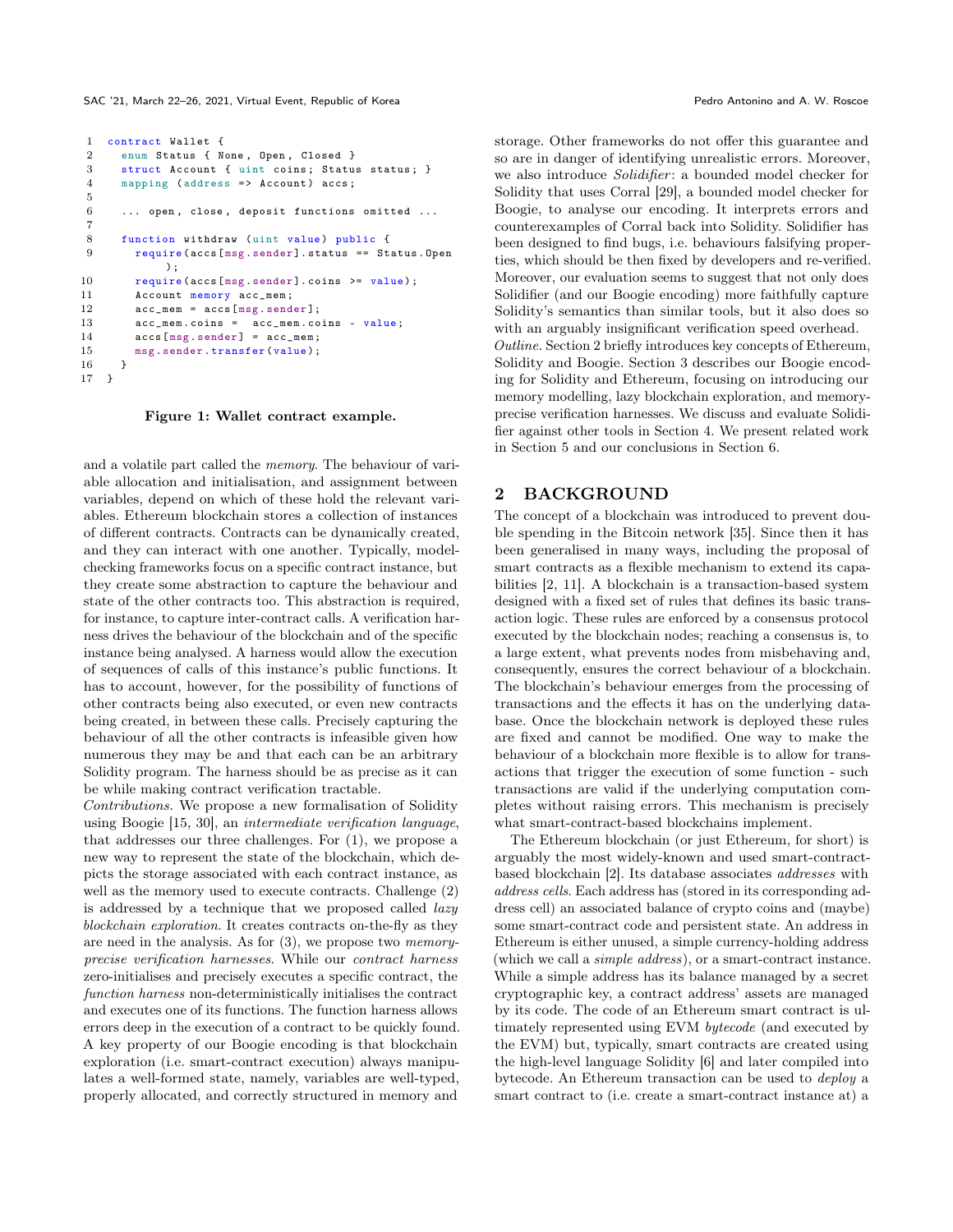blockchain address. Once deployed, smart contract functions can be invoked using a contract-execution transaction by specifying what address is to be called and what function needs to be executed. We focus on Solidity as it is apparently the most popular language for creating smart contract.

A Solidity program is composed by a set of smart contract declarations. A contract is similar to a class in object-oriented languages. It can declare a set of user-defined types, a set of member (state) variables, and a set of member functions. While the member variables capture the (persistent) state of the contract, the functions describe its behaviour. Functions have visibility modifiers to specify whether they are part of the public interface of the contract. For instance, the Solidity program in Fig. [1,](#page-1-1) which we use as a running example, has a single contract Wallet that behaves like a toy bank: addresses can open and close an account, and deposit and withdraw money from their accounts; withdraw is the only function that is relevant to our exposition. For brevity, we only introduce the Solidity constructs that are relevant for our exposition see [\[6\]](#page-9-25) for a full account of the language.

Like traditional programs, smart contracts are also prone to flaws. Unlike most traditional programs, however, smart contracts manage digital assets that can be exposed by such flaws. For address msg.sender, the function withdraw in Fig. [1](#page-1-1) updates the Account associated to it by decrementing its balance of coins by value. Solidity functions have an implicit input parameter msg.sender that gives the address of caller. Without the require statement in Line 10, the subtraction acc\_mem[msg.sender].coins - value in Line 13 could underflow causing accs[msg.sender] to hold a balance of coins much larger than it should be. Honouring this balance would represent a catastrophic loss for Wallet.

We formalise the behaviour of Ethereum and Solidity using Boogie [\[30\]](#page-9-28): a simple but powerful intermediate verification language. A Boogie program declares global variables and procedures. The procedures declare some local variables and a list of statements describing its behaviour. For instance, Fig. [3](#page-4-0) depicts the Boogie procedure encoding the Wallet contract's constructor; we describe in detail this procedure in the next section. Boogie supports traditional commands such as while-loop, if-then-else, assignment and procedure call, and also specification-based statements. While assume causes the program to fail silently if its condition is not met, assert generates an error; havoc non-deterministically assigns a new value to its expression. To simplify our presentation, we extend Boogie to support the Ref type, and both enumeration and record declaration; they can be easily specified using Boogie's built-in constructs. Type Ref contains (infinite) special values  $\text{Ref}_i$  that can be tested for equality. Type  $Ty$  denotes the set of total mappings from  $Ty$ to  $Ty'$ . As expressions, our extended Boogie has left-value expressions: identifier, mapping access, record access; integer arithmetic and boolean expressions; quantified expressions; etc. Roughly speaking, we use Boogie's global variables to model the execution state of Ethereum and procedures to encode the behaviour of Solidity smart contracts.

# <span id="page-2-0"></span>3 FORMALISING SOLIDITY AND THE ETHEREUM BLOCKCHAIN

We capture the state of Ethereum addresses using global variable s : [Address] AddressCell, where address cell s[addr] stores the state of address  $addr \in$  Address. Address represents the set of 160-bit unsigned integers. We represent fixed-sized integers using Boogie's int, [1](#page-2-1) and arithmetic expressions on these integers are encoded using Boogie's operations on mathematical integers with the addition of wrap-around behaviour to capture overflow or underflow. This choice is based on the findings in [\[23\]](#page-9-26). Address is the Boogie counterpart of Solidity's address. An address cell is a record with 4 elements type ∈ AddressType, balance ∈ UInt (where UInt gives the set of 256-bit unsigned integers), members, and storage - the latter two elements record the state of smart contracts, which we discuss next. AddressType is an enumeration with values Unused, SimpleAddress, and contract names, representing unused, simple, and contract-instance addresses, respectively. UInt (Int) is the Boogie counterpart of Solidity's uint (int).

Solidity functions have an implicit this variable that gives the contract instance on which the function is applied. Each Solidity function is encoded as a Boogie procedure with address this and address msg.sender as input parameters. The built-in address function addr.transfer(v) transfers money  $(v)$  from address this to addr. Command require(cond) raises an exception if its cond is false. Exceptions cause the current call to be reverted, and they are propagated upwards in the call stack.[2](#page-2-2) Solidity has also traditional commands such as while and for loops, if-then-else construct, assignment and function call. The function transfer is encoded as a Boogie procedure that carries out the appropriate funds transfer by manipulating the corresponding addresses' balances, whereas  $require (cond)$  is encoded as assume bcond, where bcond is the Boogie translation of cond. Solidity's while and for loops, and if-then-else constructs are captured with Boogie's counterpart while loops and if-then-elses.

We use Solidity library Verification to introduce verification functions Assume(bool b) and Assert(bool b). It simply brings the corresponding Boogie primitives into Solidity. While Verification.Assume(cond) ensures that cond holds at the point in the program in which it appears, expression Verification.Assert(cond) raises an error if  $cond$  is false.

## 3.1 Solidity's memory model

Our formalisation supports the following basic Solidity types: addresses (denoted in Solidity by address), contracts (denoted by contract names), signed and unsigned 256-bit integers (denoted by int and uint, respectively), and boolean (bool). Both address and contract types are 160-bit unsigned integers that identify an address in the blockchain. A contract type, however, is an identifier annotated/typed with the type of the contract that it stores. In addition to these basic types, we support arrays (denoted by MemberType[]), mappings (denoted

<span id="page-2-1"></span> $^1\rm{We}$  use where clauses to bound the  $\rm{int}$  its size.

<span id="page-2-2"></span><sup>&</sup>lt;sup>2</sup>This propagation can be stopped by command call.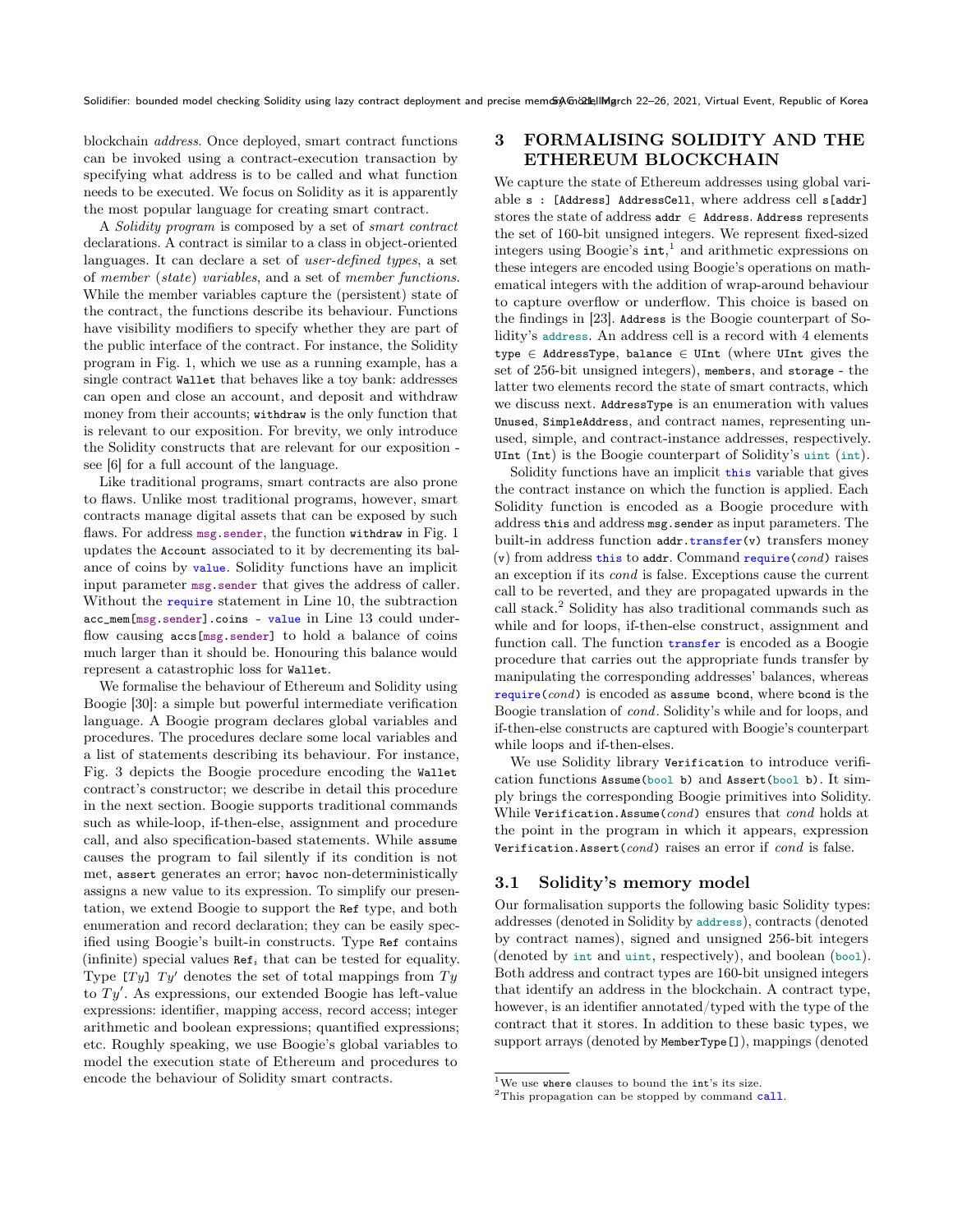by Domain => Range), and user-defined types (these can be enums or structs). Recursive types are not supported.

The element storage  $\in$  [Ref] RefCell (which we call a reference mapping) of an address cell stores the values of state variable for the smart-contract instance at this address. Reference cell storage<sup>[r]</sup> gives the *reference cell* that reference  $r$ points to. A reference cell is a record with two elements: type ∈ RefCellType stores the Solidity type of the value stored or the special value None, and value  $\in$  RefCellValue the actual value stored. While type None denotes that the reference has not been allocated yet, a Solidity type tags the reference cell with the type of the value stored. We represent this Soliditytype tag with a Boogie enumeration that lists all types used in the Solidity program we are encoding. RefCellValue gives the disjoint union of all the types that can be stored in a reference cell for the Solidity program being encoded. The element members  $\in$  [MemberIds] Ref captures where member variable values are stored. For member name  $m \in$  MemberIds, members[m] gives the reference where m is stored in storage.

In our formalisation, we use a value in  $RefType(T)$  to capture the state of a Solidity variable of type  $T$  stored in a reference mapping. The state of a variable of type uint, int, or bool is captured using Boogie types UInt, Int, or bool, respectively. The state of a variable of type address or contract is represented by Address. Enum definitions in a Solidity program give rise to a corresponding Boogie enumeration definition, and their state is represented by a value of this corresponding enumeration.  $RefType(T[])$  gives a record with members length  $\in$  UInt and data  $\in$  [UInt]  $T'$ , if T is a reference type (i.e. T is a Solidity array or struct) then  $T'$  is Ref, otherwise  $T'$  is  $RefType(T)$ . In general, reference-type elements of a composite type are represented by references that point to reference cells storing the members' state, whereas non-reference-type elements are simply represented by their values. So, a struct is represented by a record where each member m of type  $T$  gives rise to a member m of type Ref if  $T$  is a reference type, and  $RefType(T)$  otherwise. Mapping  $D \Rightarrow R$ is represented by a Boogie total mapping  $[RefType(D)]$  R' where  $R'$  is Ref or  $RefType(R)$  according to whether or not  $R$  is a reference type. The domain type of this mapping is given by  $RefType(D)$  as we only allow Solidity mappings to have a basic domain type.

For instance, Fig. [2](#page-3-0) depicts a possible address cell configuration for an instance of our Wallet contract. While  $Ref<sub>1</sub>$ keeps track of the accs variable, Ref<sub>2</sub> and Ref<sub>3</sub> keep track of mapped Account structs.

A contract also has at its disposal a block of volatile memory spaces, called the memory, that can store reference-type (i.e. structs and arrays) values on demand as the contract needs more resources to execute; these memory spaces are disjoint from storage's. We capture the memory with Boogie global variable memory  $\in$  [Ref] RefCell. Each blockchain transaction is processed with a fresh memory.

We capture a Solidity local variable (parameter) of type T by a Boogie local variable (parameter) of type  $LocalType(T)$ . For a reference type T,  $LocalType(T) =$ Ref and the reference value points to a value in  $RefType(T)$ , whereas, for a value

```
\bullet type = Wallet;
\bullet balance = 210;
• members = { accs \rightarrow Ref_1 };
• storage = {Ref<sub>1</sub> \rightarrow {type : address => Account,
       value : \{0 \rightarrow \texttt{Ref}_2, 1 \rightarrow \texttt{Ref}_3, \ldots\},
   Ref_2 \rightarrow \{type: Account,value : \{ \text{coins} : 10, \text{status} : \text{Open} \}Ref_3 \rightarrow \{type: Account,value : \{\text{coins} : 0, \text{status} : \text{Closed}\}, \ldots\}
```


type T,  $LocalType(T) = RefType(T)$ . These references will point to an appropriate cell in memory or storage depending on their type. In Solidity, variables are initialised to their default values. Addresses, contracts, and integers have the integer literal zero as their default values, while false is the boolean default value. The default value for composite types is created by having its members set to their default values. Mutable-sized arrays are initialised to the empty array, whereas fixed-sized arrays have a constant size - their data elements are set to their default values.

3.1.1 Variable allocation and initialisation. State variables and memory pointers also have their values properly allocated in storage and memory, respectively. We use Boogie code template  $\text{Allocate}(rm, ref, T)$ , given as follows, to allocate a single reference cell, where rm is a reference map, ref a reference expression, and  $T$  a Solidity type.

```
assume rm[ref]. type == None;
rm[ref] . type : T;
```
The template  $\textit{Allow}$   $\textit{Allocate}$   $\textit{Many}(rm, ref, T)$  can allocate multiple references at once. For instance, to allocate all the Account references pointed to by a address => Account map, AllocateMany is as follows. ref and rm could be, for instance,  $Ref<sub>1</sub>$  and storage, respectively, as per Fig. [2.](#page-3-0) We use  $map$  as a shorthand for  $rm[ref]$ .value; it maps addresses to references.

```
1 assume \forall a : Address • rm[map[a]]. type == None;2 assume \forall a,b : Address • a != b \Rightarrow map[a] != map[b
        ];
```

```
3 prm := rm;
```

```
4 havoc rm:
```
5 assume  $\forall$  r : Ref •  $\text{prm}[\mathbf{r}]$ . type != None  $\Rightarrow$   $\text{prm}[\mathbf{r}]$  $=$   $rm[r]:$ 

```
6 assume \forall a : Address • rm[map[a]]. type = Account;
```
Line 1 ensures that the new references we want to allocate point to unallocated reference cells, whereas Line 2 ensures these new references are not aliased. The prm is a variable that captures the value of the reference mapping rm (in Line 3) before it is havoced in Line 4; each Boogie procedure in our encoding declares an auxiliary variable preRefMap : [Ref] RefCell for this purpose. Line 5 uses the prm to ensure that the new havoced value of rm preserves (pre-havoc) allocated reference cells. Line 6 de-facto allocates the new references. AllocateMany works similarly for other dynamically-sized types. Our encoding relies on a similar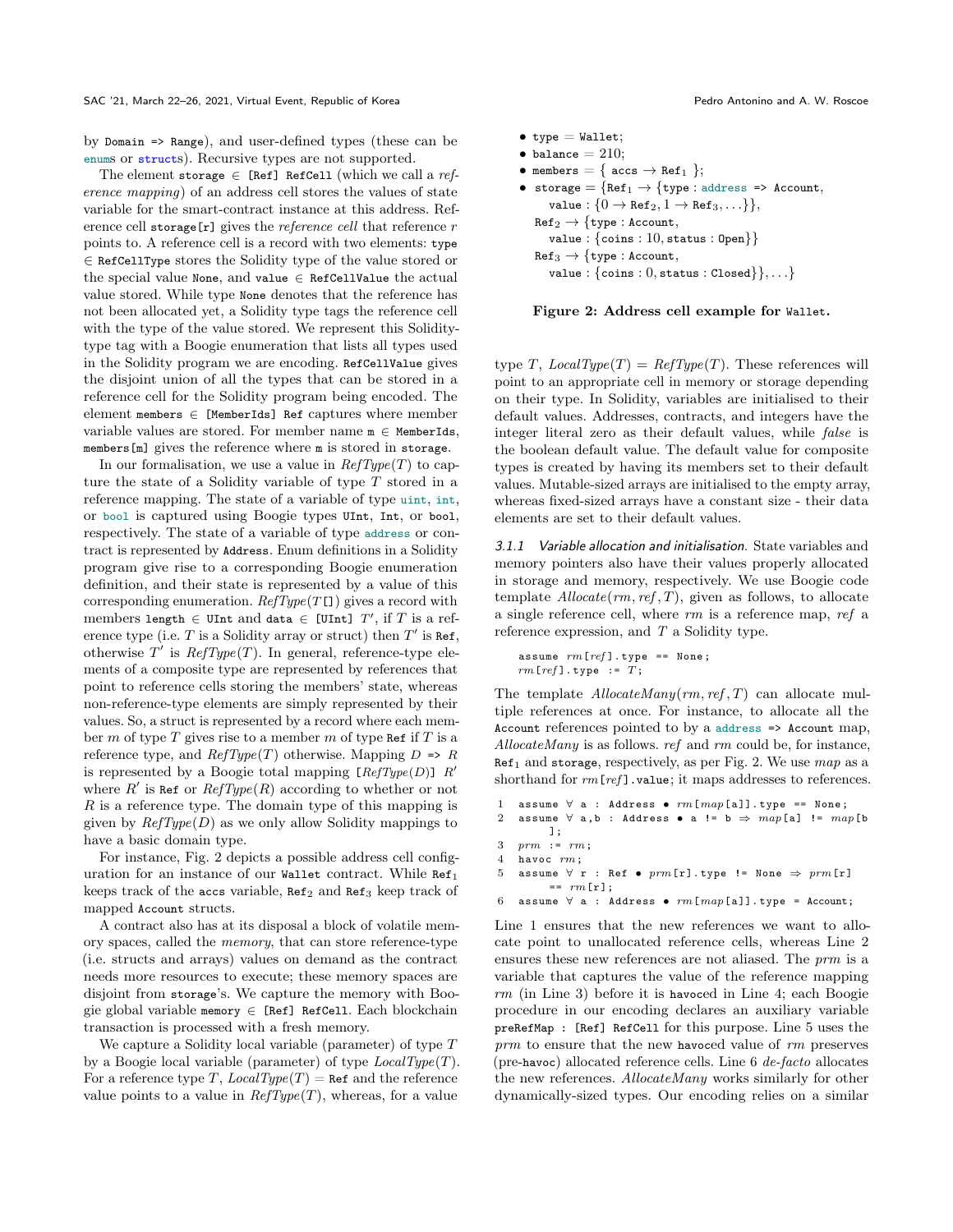Solidifier: bounded model checking Solidity using lazy contract deployment and precise memory man all ingrill march 22-26, 2021, Virtual Event, Republic of Korea

```
1 procedure Wallet_constructor () {
 2 var preRefMap : [Ref] RefCell;<br>3 var this : Address:
       var this : Address;
 4
 5 s[ this ]. type := Wallet ;
 6 \qquad s[this]. balance := 0;
 7 Allocate(s[ this ]. storage , s[ this ]. member [ accs ] ,
            address => Account)
 8 AllocateMany(s[this].storage, s[this].member [accs
            ], address => Account)
 9 \qquad \quad In itialise \verb| (s [this] . storage , \verb| s [this] . member [accs] ],address => Account)
10 InitialiseMany(s[this].storage, s[this].member [
            accs], address => Account)
11 }
```
#### Figure 3: Boogie procedure for Wallet constructor.

strategy to initialise variables to their default values using counterpart functions Initialise and InitialiseMany.

Lines 7-10 in Fig. [3](#page-4-0) depict how we capture in Boogie the allocation and initialisation of member variable accs by the implicit constructor of the Wallet contract. While Allocate allocates the reference storing variable accs, AllocationMany allocates all the references accs[a] where a is an address. Initialisation occurs similarly. In Solidity, a contract that does not define a constructor is given one that zero initialises its storage and balance. The constructor procedure has this as a local variable instead of an input parameter like the other encoded procedures.

State variables are allocated and initialised when the contract is created and memory variables are allocated and initialised when a memory pointer is declared. Solidity also allows the creation of memory arrays of  $T$  with a fixed runtimecomputed size n using construct new  $T$ [](n). The declaration of a memory pointer to an array will trigger the allocation of an empty array that cannot be enlarged. Hence, the need for this construct. Unlike memory arrays, storage ones can have their size dynamically altered. When an array is shrunk, members no longer in range are reset to their default values. We encode this resetting behaviour using Boogie's while loop.

3.1.2 Assignment. A Solidity reference-type value is represented by either a storage reference, a storage pointer or a memory pointer. Local variables and parameters of a reference type are declared with a data location modifier that states whether they denote a memory or storage pointer. On the other hand, referencing state variables, accessing their members, or accessing members of a storage pointer give rise to storage-reference expressions. For instance, in Fig. [1,](#page-1-1) Line 11, memory pointer to acc\_mem is created, whereas expression accs[msg.sender] in Line 14 denotes a storage reference.

In Solidity, while an assignment between value-type expressions results in a simple copy, one between reference-type expressions can result in deep copying, depending on where the values of these expressions are stored. Assignments are used, for instance, to "save" some transient state in memory into the persistent storage of the contract. Table [1](#page-4-1) summarises the semantics of Solidity assignments involving reference-type

<span id="page-4-1"></span>

| Left-hand side    | Right-hand side   | Semantics               |  |
|-------------------|-------------------|-------------------------|--|
| Storage reference | Any type          | Deep copy               |  |
| Memory pointer    | Storage reference | New deep copy           |  |
|                   | Storage pointer   | New deep copy           |  |
|                   | Memory pointer    | Shallow copy (Aliasing) |  |
| Storage pointer   | Storage reference | Shallow copy (Aliasing) |  |
|                   | Storage pointer   | Shallow copy (Aliasing) |  |
|                   | Memory pointer    | Disallowed by compiler  |  |

Table 1: Assignment semantics for reference types.

expressions. If the left-hand side of the assignment is a memory pointer, a deep copy is created on a newly allocated reference tree. On the other hand, deep copying into a storage reference does not create a newly allocated reference - the existing already-allocated reference tree is used. For instance, in Fig. [1,](#page-1-1) the assignment in Line 12 has a left-hand-side memory pointer and a storage-reference as right-hand side. So, it creates a new copy of the storage value accs[msg.sender] in memory for which pointer is stored in variable acc\_mem. On the other hand, the assignment in Line 14 deep copies the memory value pointed by acc\_mem into the storage reference tree pointed by accs[msg.sender]. It should be noted that an array deep copying might trigger a resizing of the left-handside expression; elements which become out of bounds are reset. We take that into account in our encoding.

Solidity has an unusual but deterministic mechanism to "allocate" storage references that makes it rather different from traditional languages. It uses a cryptographic hash function to decide/locate which reference cells are used to store contract state variables. Roughly speaking, the member-accessing expression on a contract state variable is used as an input to this hash function and it outputs the location of the reference cell in storage where this member is stored - in our encoding, we abstract these concrete locations using Ref. As a consequence, a contract variable and its members are always stored in the same reference cell, which leads to unintuitive/unusual aliasings between storage pointers and storage references. For instance, let us assume that just before Line 11 in Fig. [1,](#page-1-1) we had the storage pointer declaration Account storage acc\_stor = accs[msg.sender]. In Line 14, the memory value pointed by acc\_mem is deep copied into accs[msg.sender] but, even after Line 14, acc\_stor and accs[msg.sender] are still aliased. In many other languages, however, Line 14 would make accs[msg.sender] point to a new reference cell - and turn acc\_stor into a dangling/stale pointer. We capture this unusual behaviour by having storage references completely allocated when contracts are created and making sure that assignments do not cause the allocation of new storage reference cells as per Table [1.](#page-4-1) In Solidity, accessing different contract state variable members could lead to the same hash (and location) but this sort of collision is assumed not to happen in practice. Hence, in our encoding, we make sure that distinct contract state variables and their members are allocated in distinct reference cells - this assumption is also made in other work [\[22,](#page-9-31) [23,](#page-9-26) [45\]](#page-9-24).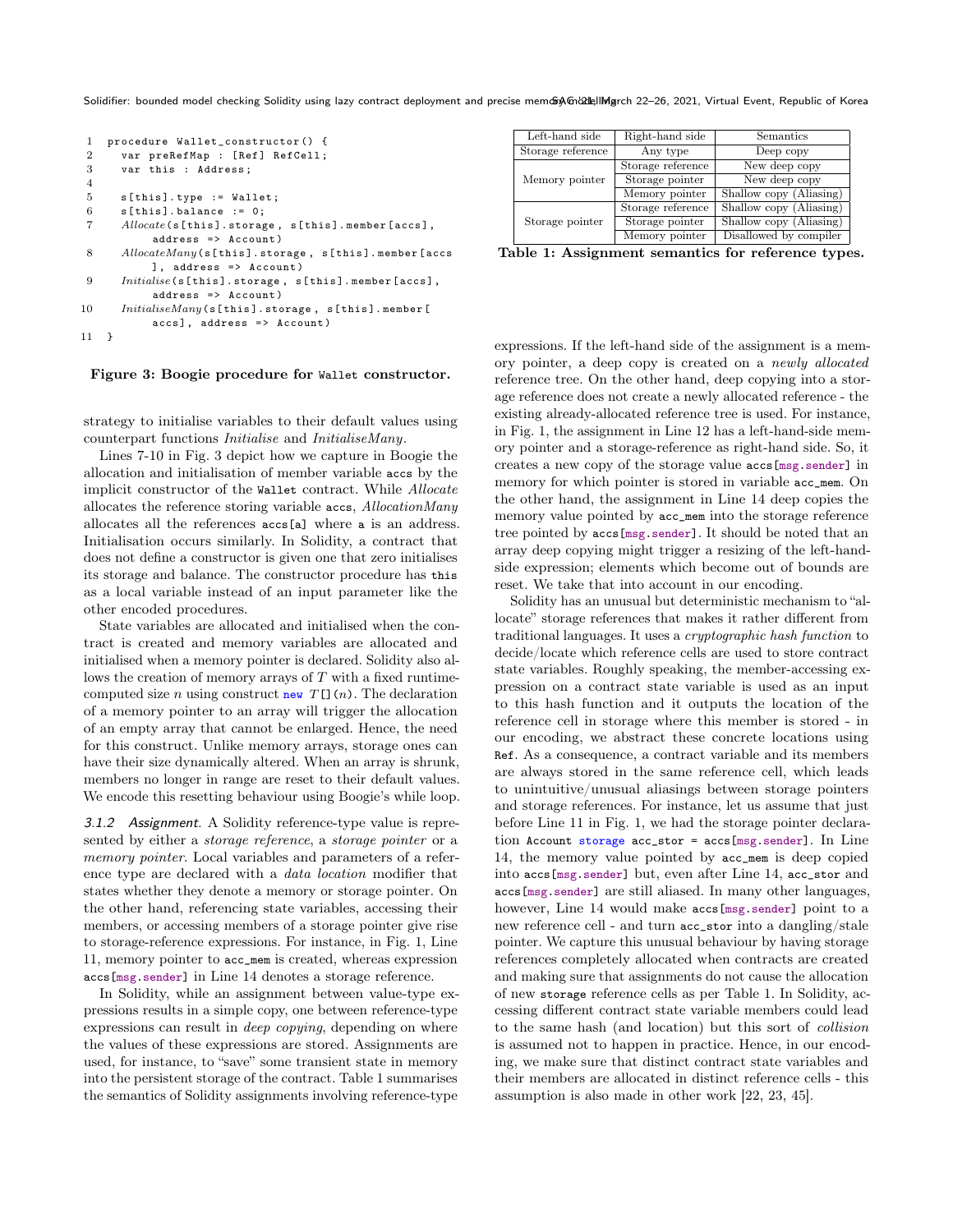```
1 procedure Wallet withdraw (this : Address, msg.
         sender : Address, value : UInt) {
2 var preRefMap : [Ref] RefCell;
3 var acc_mem : Ref ; // Line 11
4
5 if (s[this].type == Unused)6 s[ this ]. type := Wallet ;
7 Allocate (s[this].storage, s[this].member [accs],
           address => Account )
8 AllocateMany(s[this].storage, s[this].member [
           accs], address => Account)
9 }
10 assume s[this].type == Wallet;
11
12 assume s[ this ]. storage [s[ this ]. storage [s[ this ].
         members [ accs ]]. value [ msg . sender ]]. status ==
         Status. Open; // Line 9
13 assume s[this].storage[s[this].storage[s[this].
         members [ accs ]]. value [ msg . sender ]]. coins >=
         value; // Line 10
14 Allocate (memory, acc_mem, Account) // Line 11
15 Initialise (memory, acc_mem, Account) // Line 11
16 Allocate (memory, acc_mem, Account) // Line 12
17 memory [acc\_mem] := s[this].stronge[s[this].storage [s[ this ]. members [ accs ]]. value [ msg .
         sender 11: // Line 12
18 memory [acc_mem]. value. coins := memory [acc_mem].
         value.coins - msg. value; // Line 13
19 s[ this ]. storage [s[ this ]. storage [s[ this ]. members [
         accs ]]. value [ msg . sender ]] := memory [ acc_mem
         ]; // Line 14
20 call transfer (this, msg. sender, value); // Line 15
21 \t\rightarrow
```
Figure 4: Boogie procedure for Wallet withdraw.

## 3.2 Contract deployment and function call

An instance of contract  $C$  can be created through a blockchain transaction or a call to Solidity's command new  $C$  - these are captured in our encoding as a call to C's constructor procedure. We add the Boogie code template denoted by  $DeployContract(C)$  to the beginning of the Boogie procedure capturing  $C$ 's constructor. It creates and initialises a new  $C$ instance in the blockchain. In Fig. [3,](#page-4-0) Lines 5-10 correspond DeployContract(Wallet).

A Solidity contract function call is translated into a Boogie call of the corresponding procedure. Our Boogie encoding proposes lazy contract deployment. A function call might target a yet uninitialised address. In this case, before the function is executed, the appropriate contract is deployed at this address. We use the Boogie code template  $LazyContractDeployment(C)$  to capture lazy deployment. Fig. [4](#page-5-0) presents a simplified version of the encoding of Wallet withdraw. Lines 5-9 depict LazyContractDeploy $ment$ (Wallet), Lines 12-20 are annotated with comments pointing to the line in Fig. [1](#page-1-1) they are translated from.

Lazy contract deployment ensures that as the verifier explores Ethereum executions, contracts have properly-allocated state variables - this guarantees, for instance, that state variables are not aliased. Note that  $LazyContractDepth(C)$ 

deploys an instance of C where the values of member variables and its balance are non-deterministically initialised, whereas  $DeployContract(C)$  creates an instance with their default values. Procedures also have a condition that ensures that memory references are well typed.

We restrict Solidity's semantics when encoding the behaviour of a contract function call. Our encoding uses contract types to validate the expected type of contracts being called. Solidity, however, executes a function of the called contract that matches the expected signature, even if the type of the contract being called is completely different from what the caller expects. Hence, a function with the same signature but with a completely different behaviour can be executed. Even worse than that, in Solidity, if no function matches a given signature, the fallback function deployed in the address called is executed. To avoid this sort of behaviour, each procedure capturing a function of contract C has validation assume  $s[this].type == C before its actual behaviour$ is executed; Line 10 in Fig. [4](#page-5-0) represents such a contract type validation. This assumption should make verification simpler as our encoding/formalisation does not have to assume that any function of any type of contract can be triggered. A similar assumption is made by VeriSol [\[45\]](#page-9-24).

#### 3.3 Memory-precise verification harnesses

We use a *verification harness* to capture relevant executions of the blockchain and search for smart contract errors. We propose a contract harness and a function harness. They define a main procedure, and a callP procedure that captures Solidity's low-level call primitive. The expression  $\text{addr} \cdot \text{call}(sign)$  calls a function with signature sign for the contract instance at address addr. Our harnesses use a controlled non-deterministic reinitialisation of storage and memory to abstract that a sequence of blockchain transactions were executed. They are memory precise in the sense that this reinitialisation preserves well-formedness for storage and memory, namely, values stored are well typed, properly allocated, and correctly structured.

For a contract of type  $C$ , our contract harness analyses the behaviour of an instance of  $C$  at some non-deterministically chosen address. This analysis does not assume anything about other addresses apart from the fact that their storage and memory have been correctly initialised and are well typed this is achieved thanks to the lazy deployment feature of our encoding. The main procedure creates an instance of C at the address given by global variable main\_contract and executes an arbitrary sequence of interface functions. This procedure ensures that the initial non-deterministically-created reference cells of memory are well typed and that initially storage records each address as either unitialised or a simple address. For each new interface function call (the constructor is not an interface function), it non-deterministically chooses a function and initialises its arguments. For each new call, it also havocs the storage and balance of all addresses except for main\_contract: basic values can change but references and reference-cell types are fixed. These havocings conservatively simulate the execution of transactions to move funds and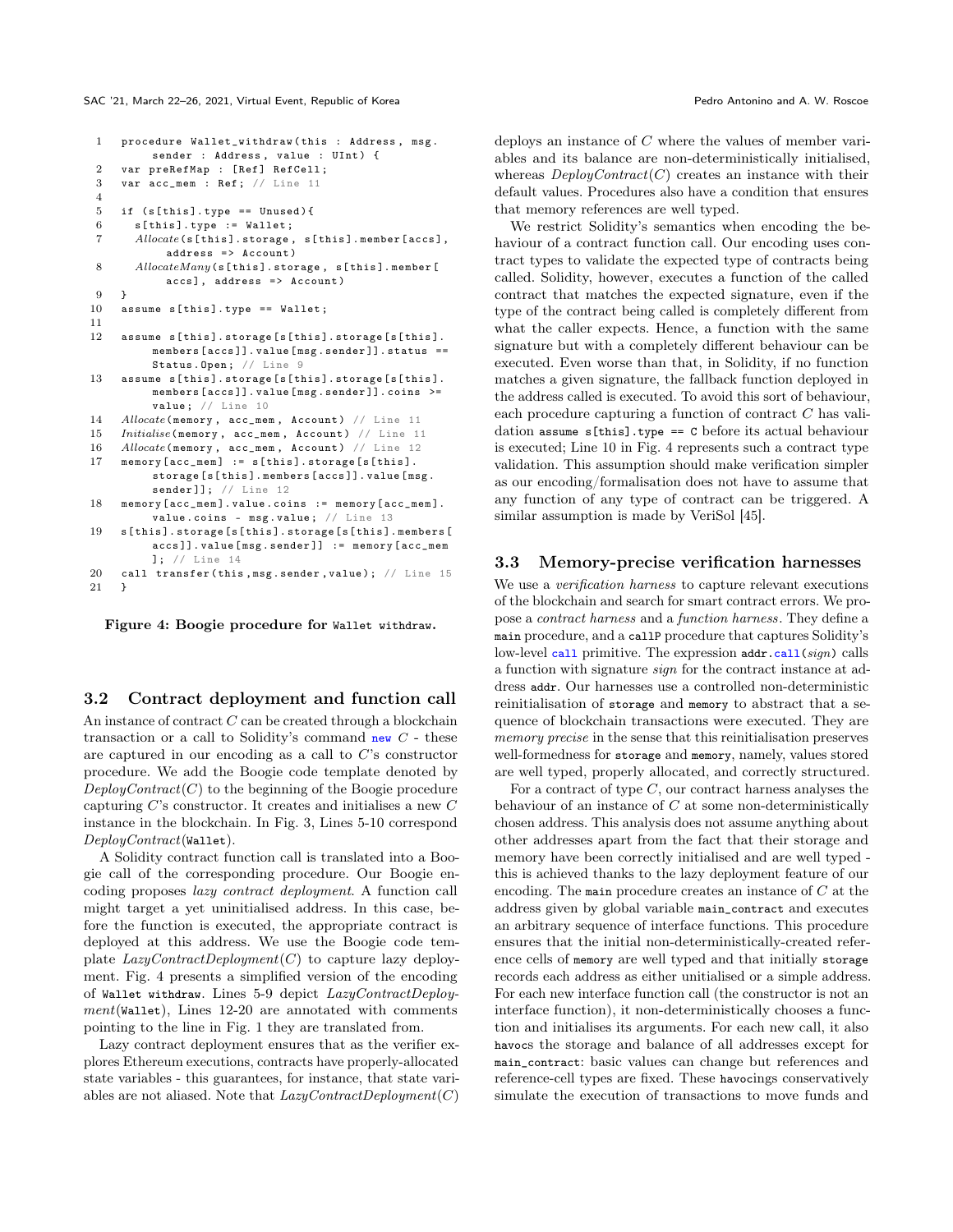trigger functions for other addresses. The call primitive is treated as an external/unknown function call. The procedure callP works similarly to main. It can execute any (finite) sequence of interface functions of  $C$  on main\_contract and it havocs the storage and balance of other addresses. This simulates the execution of an external function that can call back into a function of C, i.e. exhibit some reentrant behaviour.

Since this harness precisely (up to abstractions) deploys and executes the contract  $C$  at address main\_contract, the interface functions calls are executed from valid/reachable states of  $C$ , namely, states satisfying  $C$ 's invariants.

Our function harness executes a single call to a chosen function  $f$  of  $C$ . It analyses the behaviour of  $f$  when execution from a non-deterministically initialised state of a C's instance. This analysis also does not assume anything about other addresses apart from the fact that their storage and memory have been correctly initialised and are well typed, as per lazy deployment. The main procedure simply calls the procedure corresponding to f, whereas callP havocs storage, memory, and balance (in a way that preserves the well-formedness of storages and memory) of all addresses to denote that some arbitrary execution took place.

Unlike the contract harness, the function harness can execute f from a state that is not reachable by a well-behaved instance of C, thus possibly reaching actually unreachable errors. However, this harness can find deep errors that might not be reachable by our contract harness, given a fixed bound. While the contract harness examine bounded executions starting in the contract's initial state, the function harness examines bounded executions starting from any state.

#### <span id="page-6-0"></span>4 SOLIDIFIER

Solidifier carries out a bounded verification of Solidity programs looking for failing assertions - our Boogie encoding is checked by Corral [\[29\]](#page-9-29), a reachability-modulo-theories verifier. For an input system, traditional bounded model checkers create a symbolic constraint to explore the system states reached with at most  $k$  transitions from its initial state. Corral, on the other hand, uses counterexample-guided abstraction refinement (CEGAR) to (possibly) simplify and incrementally search this bounded state space. This abstraction process leads to an intermediate over-approximation of the input program that might even be sufficient to prove properties  $irrespective of the bound  $k$  set. Its intended use, however, is$ to find property violations.

Solidifier runs the Solidity compiler [\[5\]](#page-9-32) as an auxiliary tool to validate the input program and to generate its typed abstract syntax tree, later parsed by Solidifier. The user of Solidifier chooses between a contract or function harness. Solidifier also interprets Corral results and information back into Solidity. Aside from the verification primitives, functions prefixed with CexPrint\_ and with a single basic-type parameter can be declared in the Verification library. When called, they inform Solidifier to print the argument's value at that point in a counterexample, if one reaching this call exists. Solidifier outputs either: a counterexample trace leading to a

failing assertion, that no failing assertion can be ever reached (irrespective of the bound), that no failling assertion could be reached for the predetermined bound, or it might fail to produce any output if the underlying solver is unable to solve the constraints generated by Corral.<sup>[3](#page-6-1)</sup>

# 4.1 Evaluation

We illustrate the capabilities of Solidifier by comparing it against solc-verify [\[22\]](#page-9-31), VeriSol [\[7\]](#page-9-33) and Mythril [\[34\]](#page-9-34) in the analysis of 23 contracts. In [\[4\]](#page-9-35), we provide instructions to build the Docker container that we used for our evalution. It should provide a convenient way to reproduce our results. The container contains the Solidifier binary, the Solidity examples we used, and the tools we compared Solidifier against. We conducted our evaluation on a MacBookPro with Intel(R) Core(TM) i7-8559U CPU @ 2.70GHz and 16GB of RAM, and with Docker Engine 18.09.1. Table [2](#page-7-1) depicts our results.<sup>[4](#page-6-2)</sup>

Comparing checkers for Solidity is not an easy task given how quickly the language evolves. Between September 2018 and July 2020, Solidity has gone through 3 backward-incompatible language updates - from Solidity 0.4.\* to 0.7.\*. Our encoding should be compatible with a core language that has been reasonably stable across this evolution (at least 0.4.\* - 0.6.\*) but some features have been discontinued. For instance, since 0.6.\* explicit dynamic-array resizing has been forbidden by the compiler. However, contracts of previous versions can still be (and still are) deployed to Ethereum. Different tools handle different subsets of Solidity and different versions.

We chose to compare our tool against VeriSol and solcverify because they are reasonably mature and complete, they reason about contracts at the Solidity-level, and they are Boogie-based - albeit, using a different encodings and, in solcverify's case, a different Boogie backend, the Boogie Verifier [\[15\]](#page-9-13). While the former is a bounded model checker, the latter is an unbounded one. We add Mythril to our comparison as it is the archetypical tool that uses symbolic execution to analyse a contract's EVM bytecode - this comparison should give a sense of how our tool compares with EVM-based tools.

Our evaluation uses Azure blockchain workbench samples [\[1\]](#page-8-2) - which has been used by other papers as a benchmark too [\[22,](#page-9-31) [23,](#page-9-26) [45\]](#page-9-24) -, Solidity documentation examples [\[6\]](#page-9-25) (OpenAuction, OpenAuctionWithCall, and Voting), and some examples created by us. Unlike the situation with tools that look for a specific behaviour pattern, we cannot simply scour the Ethereum blockchain looking for vast numbers of contracts to analyse because in many cases only the EVM bytecode is available and even when Solidity code is made available, there is no documentation that we could rely upon to specify what property the developer of the contract intended to guarantee.

<span id="page-6-1"></span> $^3 {\rm The}$  use of undecidable theories such as non-linear arithmetic, which we use to capture the modulo and multiplication operation, might lead the underlying solver to an inconclusive result.

<span id="page-6-2"></span><sup>4</sup>The version of VeriSol used here is not the same as the one used in [\[45\]](#page-9-24), neither are the properties that we check here and the ones checked there - they should be similar but note that VeriSol checks for a notion of compliance to the Azure workflow policies.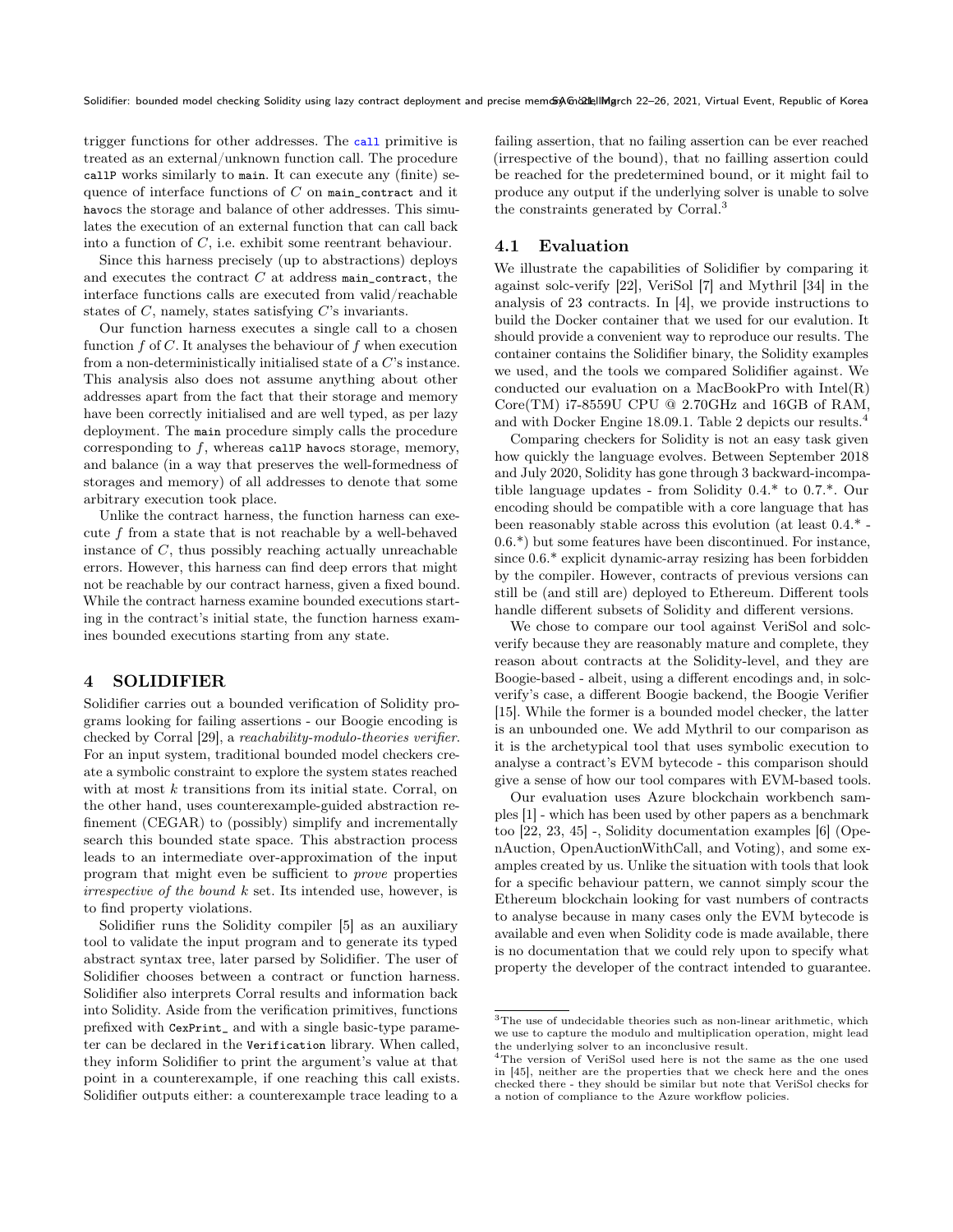We choose these examples because they were either developed by us or accompanied by informal textual specification describing what they should achieve.

For each program we give the time taken in seconds to analyse the contract with the outcome in parenthesis:  $n \times$ means that *n* violations were found (just  $\times$  denotes a single violation),  $\checkmark$  that the properties have been proved, bd represents that no violation has been found in the portion of behaviour analysed (within a transition bound, for instance), Error reports a tool's internal error, \* represents a timeout in the analysis of the contract, Bug reports a wrong violation due to a bug in Mythril for RoomThermostat. VeriSol and Solidifier report as soon as they find a violation, solc-verify check all functions possibly finding more than one violation per function, and Mythril explores the contract up to a certain coverage criterion possibly finding multiple violations. Aside from assertion violations, the analysis mode under which we run Mythril also looks for out-of-bound array accesses. We set a 300 seconds timeout for analysing each program. The cells with a grey background present a wrong output: they either state that a violation exists when it does not or that a property holds when it does not. We refer to precision as the number of wrong outcomes: the more precise the tool is the fewer wrong outcomes it provides. Solidifier and VeriSol use Corral with a fixed recursion bound of 128.

The Azure blockchain workbench samples' specification describe high-level transitions for contract states, which we capture with assertions. We proceeded to fix the contracts that did not meet their corresponding specification originally. The properties specified for these contracts mainly restrict pre- and post-states of functions. Corral's lazy-inlining overapproximation [\[29\]](#page-9-29) is usually sufficient to prove such properties irrespective of bound. For Stater in PingPongGame, however, proving the associated property requires deriving a non-trivial invariant for a recursion.

For OpenAuction(WithCall) we capture the correctness of refunding someone's bid, whereas for Voting we capture the invariant that the number of votes initially available is equal to the sum of votes still to be cast plus votes already cast throughout the election process. For Aliasing and StorageDeterministicLayout, we use our function harness to analyse function  $t$ . While Aliasing captures properties arising from Solidity's memory model and its different aliasing/deep-copy possibilities, StorageDeterministicLayout captures properties arising from the deterministic organisation of member variables in storage. Finally, all the versions of Wallet, based on Fig. [1,](#page-1-1) intend to capture (code and properties of) a typical use of smart contracts to tokenise digital assets, added with extra memory model intricacies.

These results are entirely consistent with how these different tools operate. As an EVM-bytecode checker, Mythril should be the most semantically-faithful tool but this faithfulness comes at the expense of speed: it should not report any imprecise result but its analyses take much longer than the others. solc-verify's use of a modular (assume-guarantee) verifier intrinsically over-approximates the behaviour of contract functions. Without user-input annotations to more precisely

<span id="page-7-1"></span>

| Azure workbench original                |                                    |                                   |                   |                                 |  |  |
|-----------------------------------------|------------------------------------|-----------------------------------|-------------------|---------------------------------|--|--|
| Example                                 | Solidifier                         | solc-verify<br>VeriSol<br>Mythril |                   |                                 |  |  |
| <b>AssetTransfer</b>                    | $\sqrt{2.89}$ (x)                  | 1.79 $(x)$                        | 3.01 $(x)$        | 53.55 (bd)                      |  |  |
| <b>BasicProvenance</b>                  | 0.87 (x)                           | $1.42(2\times)$                   | 2.03(x)           | 8.36 $(x)$                      |  |  |
| ItemListingBazaar                       | 2.01(x)                            | 1.48 $(3\times)$                  | 4.42 $(x)$        | $78.58(3\times)$                |  |  |
| DigitalLocker                           | 1.23(x)                            | $1.52(9\times)$                   | 2.20(x)           | 36.20 $(8\times)$               |  |  |
| $\overline{\text{DefectiveComponentC}}$ | 7.42(x)                            | 1.50 $(x)$                        | 5.90 $(x)$        | 13.05(x)                        |  |  |
| FrequentFlyerRC                         | $0.88~(\checkmark)$                | 1.53(x)                           | $\overline{\ast}$ | ₮                               |  |  |
| HelloBlockchain                         | 0.99(x)                            | 1.40 $(2\times)$                  | 1.79 $(x)$        | 6.22 $(2\times)$                |  |  |
| PingPongGame                            | 1.88 $(x)$                         | 1.48 $(2\times)$                  | 3.88 $(x)$        | 111.54 $(x)$                    |  |  |
| RefrigeratedTrans                       | 1.66 $(\times)$                    | 1.45 $(3\times)$                  | 2.23(x)           | $\overline{71.05}$ ( $\times$ ) |  |  |
| RefrigeratedTransTime                   | 1.72(x)                            | $1.44(3\times)$                   | 2.27(x)           | 90.97 $(x)$                     |  |  |
| RoomThermostat                          | 0.77<br>$(\checkmark)$             | 1.39 $(\checkmark)$               | 1.81 $(x)$        | Bug                             |  |  |
| SimpleMarketplace                       | 1.06 $(\times)$                    | 1.43 $(x)$                        | 1.97 $(\times)$   | 9.01 $(\times)$                 |  |  |
|                                         |                                    |                                   |                   |                                 |  |  |
| Azure workbench fixed                   |                                    |                                   |                   |                                 |  |  |
| Example                                 | Solidifier                         | solc-verify                       | VeriSol           | Mythril                         |  |  |
| <b>AssetTransfer</b>                    | 1.58 $(\checkmark)$                | 1.49 $(\checkmark)$               | 2.44~(bd)         | $\overline{54.91 (bd)}$         |  |  |
| <b>BasicProvenance</b>                  | $0.75~(\checkmark)$                | 1.41 $(2\times)$                  | $\overline{\ast}$ | 7.50~(bd)                       |  |  |
| ItemListingBazaar                       | $2.63 (\checkmark)$                | 1.51(x)                           | $\overline{\ast}$ | 72.91 (bd)                      |  |  |
| DigitalLocker                           | 1.15 $(\checkmark)$                | 1.51(x)                           | $\ast$            | 19.49 (bd)                      |  |  |
| DefectiveComponentC                     | $\overline{0.84}$ ( $\checkmark$ ) | 1.50(x)                           | $\overline{\ast}$ | 12.42 (bd)                      |  |  |
| HelloBlockchain                         | $0.71~(\checkmark)$                | 1.36 ( $\checkmark$ )             | 1.85 (bd)         | 4.88~(bd)                       |  |  |
| PingPongGame                            | $\overline{\ast}$                  | 1.50(x)                           | 34.61 (bd)        | 108.13 (bd)                     |  |  |
| RefrigeratedTrans                       | $2.11~(\checkmark)$                | 1.47 $(3x)$                       | $\ast$            | 69.67 (bd)                      |  |  |
| RefrigeratedTransTime                   | $2.09~(\checkmark)$                | $1.47(3\times)$                   | $\overline{\ast}$ | 89.45 (bd)                      |  |  |
| SimpleMarketplace                       | 1.71 $(\checkmark)$                | 1.43 $(x)$                        | $\ast$            | 8.55 (bd)                       |  |  |
|                                         |                                    |                                   |                   |                                 |  |  |
| Others examples                         |                                    |                                   |                   |                                 |  |  |
| Example                                 | Solidifier                         | solc-verify                       | VeriSol           | Mythril                         |  |  |
| Aliasing                                | $1.87\;(\overline{\sqrt{ }}\,)$    | 1.43 $(\checkmark)$               | 1.99 $(x)$        | 5.52 (bd)                       |  |  |
| StorageDeterministic                    | 1.90 $(\checkmark)$                | 1.43 $(x)$                        | 1.98(x)           | 10.01(bd)                       |  |  |
| OpenAuction                             | $\overline{\ast}$                  | 1.45 $(\checkmark)$               | 2.25 (bd)         | Error                           |  |  |
| OpenAuctionWithCall                     | 3.34 $(\times)$                    | 1.54 $(3\times)$                  | Error             | Error                           |  |  |
| Voting                                  | ¥                                  | 1.58(x)                           | 2.33(x)           | $\overline{\ast}$               |  |  |
| Wallet                                  | 3.74 $(x)$                         | Error                             | 2.09(x)           | 37.02 (bd)                      |  |  |
| WalletNoOver                            | $\overline{\ast}$                  | Error                             | 2.12(x)           | 29.49 (bd)                      |  |  |
| WalletNoOverCall                        | 3.97 $(\times)$                    | $\overline{Error}$                | Error             | 42.98 (bd)                      |  |  |
| WalletNoOverCallLocking                 | $\overline{\ast}$                  | $\overline{Error}$                | Error             | 57.93 (bd)                      |  |  |

Table 2: Evaluation results.

capture the behaviour of a contract, its functions are generally analysed as if they were executed from an arbitrary contract state. Hence, many false errors are reported. Solidifier significantly outperforms VeriSol in terms of precision and speed. We attribute their difference in precision and speed to different Boogie encodings of Solidity as well as to distinct configurations of Corral.

## <span id="page-7-0"></span>5 RELATED WORK

The semantics of the EVM has been formalised in traditional interactive theorem provers [\[10,](#page-9-36) [25,](#page-9-37) [36\]](#page-9-38). The work in [\[24\]](#page-9-19) formalises the behaviour of the EVM using the K framework  $[38]$ , whereas the authors of  $[21]$  use  $F^*$   $[40]$  to this end. These frameworks are designed to prove properties of systems as opposed to falsifying them. They are very precise and scalable (as they can establish properties of a complex system in a reasonable time) but they have a low degree of automation and require a considerable amount of manual effort. They are as precise and scalable as the proof engineer that manually guides the proving effort.

The following tools automatically examine an approximation of the behaviour of a smart contract to look for specific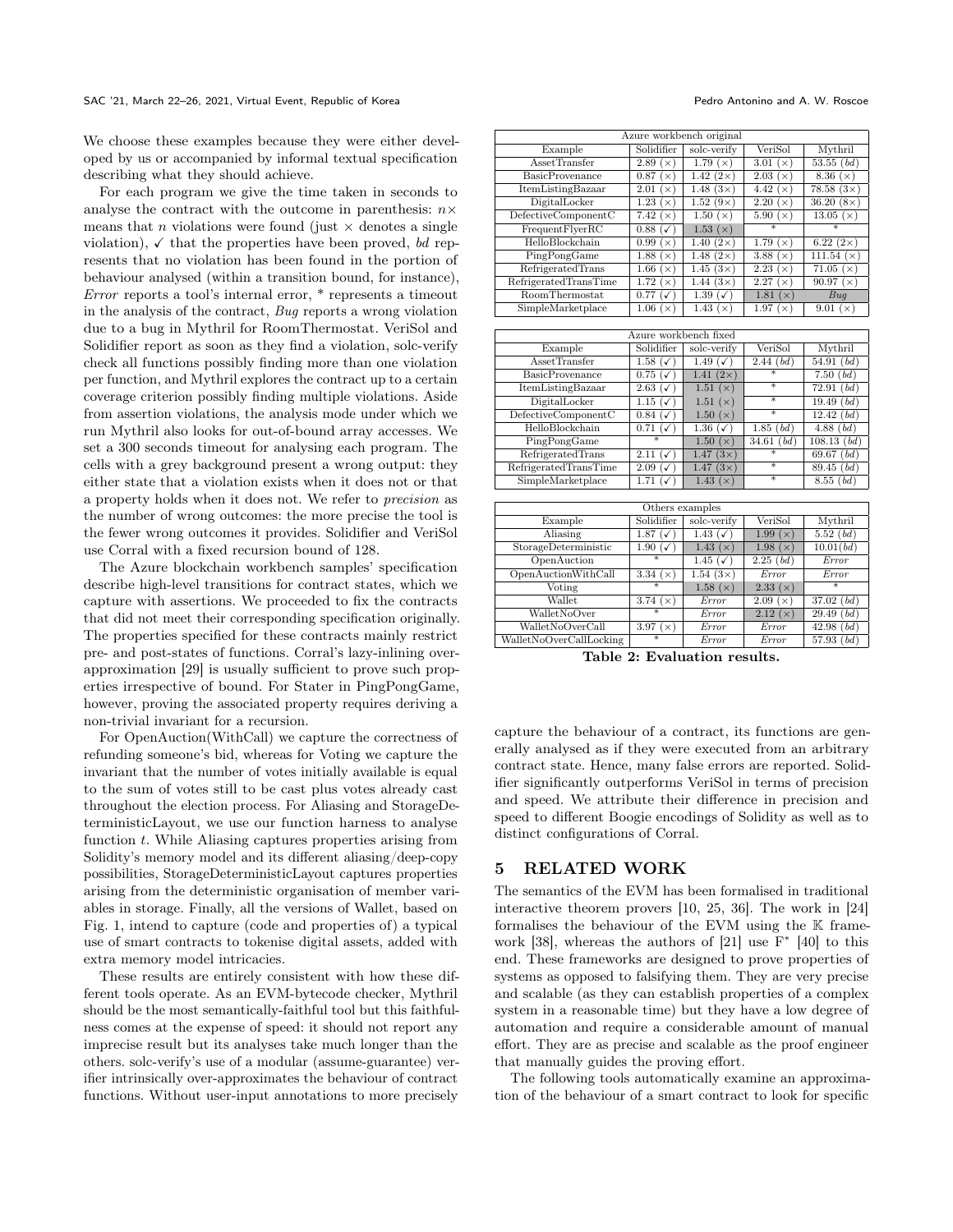behavioural/code patterns that tend to lead to vulnerabilities. SmartCheck [\[43\]](#page-9-41) translates Solidity code into a XML-based intermediate language that is later queried for specific syntactic patterns. Oyente [\[32\]](#page-9-22), like Mythril [\[34\]](#page-9-34), use symbolic execution to examine an under-approximation of some EVM bytecode; Oyente, in particular, can be fairly ineffective as far as code-coverage is concerned [\[44\]](#page-9-23). EtherTrust [\[20\]](#page-9-42) and Securify [\[44\]](#page-9-23) are based on the generation of some symbolic constraints that soundly but coarsely over-approximate the behaviour of EVM bytecode; while EtherTrust uses horn clauses to represent these constraints, Securify uses a datalog program. They are intended to prove properties of programs rather than falsify them.

 $VerX$  [\[37\]](#page-9-27) is a tool that uses symbolic execution and delayed predicate abstraction to check temporal (safety) properties of smart contracts. It is an automated tool that allows users to specify, using temporal logic [\[33\]](#page-9-43), functional properties of smart contracts [\[39\]](#page-9-44); sometimes manual input is required to construct counterexamples.

VeriSol [\[45\]](#page-9-24) and solc-verify [\[22,](#page-9-31) [23\]](#page-9-26) are verifiers based on a Boogie encoding of Solidity. Our approach significantly differs from theirs. The *solc-verify* verifier proposes an unbounded model checker for Solidity. Their Boogie encoding is checked by the Boogie verifier [\[15\]](#page-9-13). Given a Solidity program annotated with pre- and post-conditions, contract and loop invariants, and assertions, the verifier tries to discharge the proof obligations derived from the specification. This sort of modular/assume-guarantee reasoning can be quite precise and scalable but that intrinsically depends on the ingenuity of the specifier. The new version of solc-verify (in [\[22\]](#page-9-31)) relies on a precise memory model that is similar to ours. They have slight differences such as ours uses RefCell's type to allocate new memory cells whereas solc-verify's uses a reference count for that. There is, however, a significant difference between our encoding and solc-verify's that is a consequence of their distinct verification methodologies. A modular verifier checks functions individually, that is, it conservatively approximates the behaviour of function calls by their specification as opposed to precisely analysing the behaviour of called function. As solc-verify expects users to manually annotate contracts with specifications, function calls are modelled as precisely as users' manual annotations. Their approach does not propose a precise way to automatically capture the behaviour of function calls. We propose the use of bounded model checking instead. This approach tends to be less scalable since functions calls are precisely analysed as they are explored up to a certain execution depth. This exploration, however, has the fundamental advantage of precisely and automatically capturing the behaviour of function calls. Moreover, it allows for the implementation of our lazy deployment strategy for smart contracts. Together with our memory-precise verification harnesses, it ensures that function calls are executed with a well-formed storage and memory. Finally, unlike solc-verify, our approach provides commands to print out the value of variables in a counterexample for debugging purposes.

VeriSol also proposes a Boogie encoding that is checked by Corral. It targets the contracts deployed to the Azure Blockchain and checks for semantic conformance of contracts with respect to a workflow policy, which is expressed as a finite-state machine. VeriSol not only finds conformance violations but it derives invariants using predicate abstraction to automatically prove conformance. VeriSol and solc-verify's initial version (in [\[23\]](#page-9-26)) propose a simple memory model that does not account for memory variables. Therefore, it does not capture the different nuances of Solidity's assignment operator, for instance. Their modelling also does not discuss whether function calls and verification harnesses give any well-formedness guarantees for storage and memory like we do. Moreover, VeriSol does not offer a function harness to quickly find errors that occur deep in the execution of a contract.

# <span id="page-8-1"></span>6 CONCLUSION

We have combined bounded model checking with a precise memory modelling, lazy contract deployment, and memoryprecise verification harnesses to create an innovative verification framework for Solidity smart contracts. Our Boogie encoding accurately captures the semantics of Solidity's memory model, and its lazy contract deployment and memoryprecise verification harnesses ensures that contract executions manipulate well-formed state variables and memory cells. Furthermore, our evaluation suggests that Solidifier provides a better speed-precision compromise compared to similar tools.

There are some strong arguments in favour of the approach we propose in comparison to the current state of the art. Firstly, formalising Solidity directly as opposed to EVM bytecode creates a cleaner semantic basis for analysing smart contracts; no need to encode low-level operations and let developers bridge the compilation gap from Solidity to bytecode. Secondly, encoding semantic properties, rather than looking for known vulnerable code patterns, allows the designer of a smart contract to precisely specify what is expected from the contract. Their attempted verification might uncover vulnerabilities that are reachable by unknown behaviour patterns or even function errors; neither of which would be found by traditional tools. Thirdly, bounded model checking systematically, symbolically, and automatically explores all execution paths of a contract up to a certain depth, so it is guaranteed to find any error that can occur within the given bound. This exploration tends to exercise all code paths of a smart contract but not all execution paths. On the other hand, current adhoc symbolic execution techniques for the analysis of smart contracts typically either too coarsely over-approximate the general behaviour of a smart contract instance, leading to inaccurate violations, or they cover only a small portion of the smart contract's code, missing violations.

Acknowledgements. We thank Gabriela Sampaio, Ante Ðerek, Liu Han and the anonymous reviewers for useful feedback on this paper.

#### REFERENCES

- <span id="page-8-2"></span>[1] [n.d.]. Azure blockchain workbench website. [https://](https://github.com/Azure-Samples/blockchain/tree/master/blockchain-workbench/application-and-smart-contract-samples) [github.com/Azure-Samples/blockchain/tree/master/blockchain](https://github.com/Azure-Samples/blockchain/tree/master/blockchain-workbench/application-and-smart-contract-samples)[workbench/application-and-smart-contract-samples.](https://github.com/Azure-Samples/blockchain/tree/master/blockchain-workbench/application-and-smart-contract-samples)
- <span id="page-8-0"></span>[2] [n.d.]. Ethereum White Paper. [https://github.com/ethereum/](https://github.com/ethereum/wiki/wiki/White-Paper) [wiki/wiki/White-Paper.](https://github.com/ethereum/wiki/wiki/White-Paper)